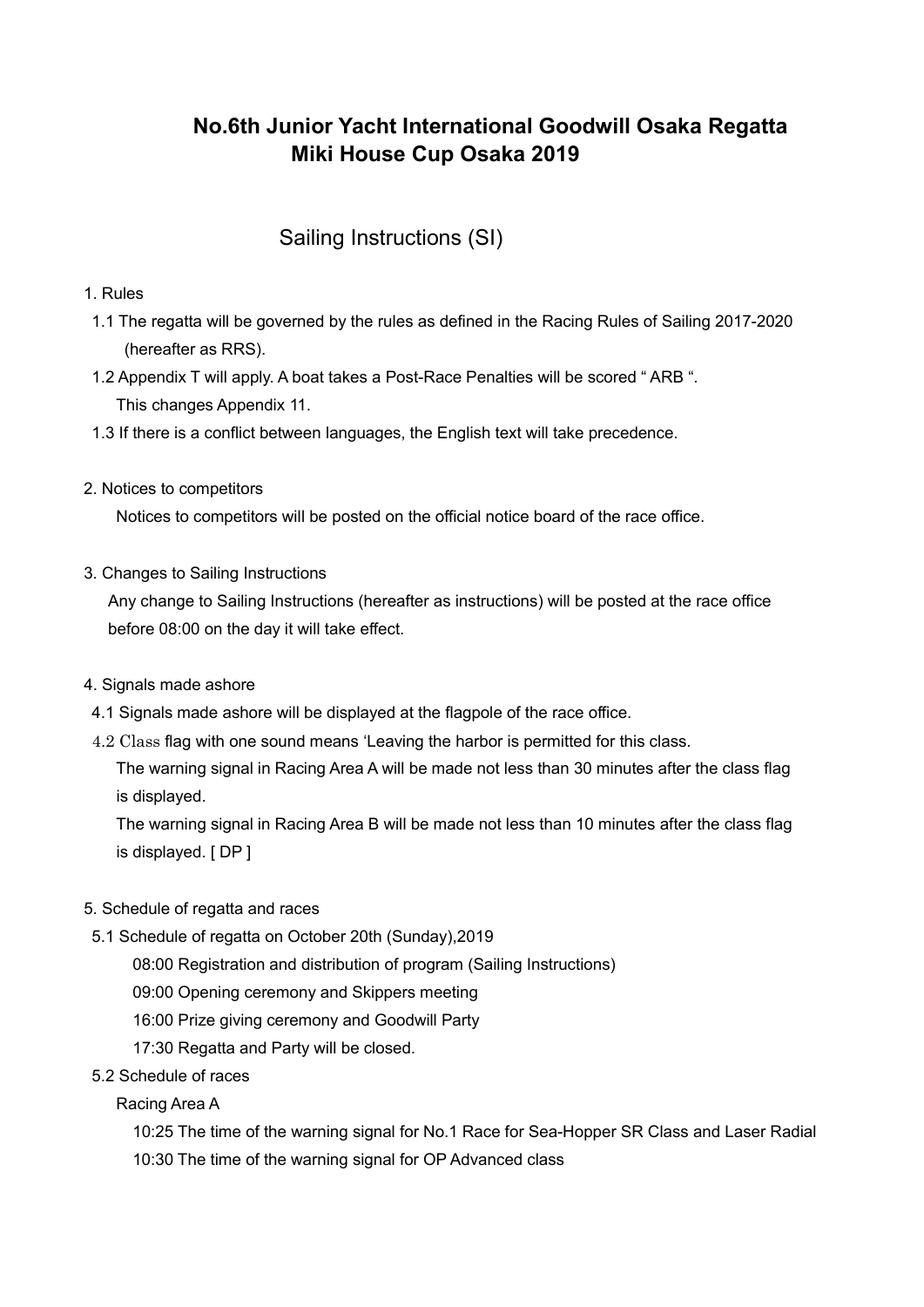※The warning signal for the second race and the subsequent race will be made soon after the completion of the previous race.

※The race committee intends to make four(4) races for each class.

- ※When the following race is intended to be held, the race committee signal boat will display orange flag of the starting line with one sound to alert the boats
- at least 5 minutes before the warning signal is displayed.
- ※No warning signal will be made after 14:00

#### Racing Area B

10:25 The time of the warning signal for No.1 Race of OP Beginners' class

 ※The races will follow continuously and the race committee will try to make the races as much as possible.

※No warning signal will be made after 14:00

#### 6. Class flags

.

| Racing Area A: OP Advance class    | OP class flag (Black)                     |
|------------------------------------|-------------------------------------------|
|                                    | Sea-Hopper SR class Sea Hopper class flag |
| Laser Radial                       | Laser class flag                          |
| Racing Area B: OP Beginners' class | OP class flag (Red)                       |

## 7. Racing Areas and The Courses

7.1 Diagram-1 shows Racing Areas A and B.

Racing area A and B are both outside of Nishiki Harbor . (Diagram-1)

7.2 Diagram-2 shows the courses to be sailed.

Racing Area A is Diagram-2-1 and Racing Area B is Diagram-2-2

7.3 No later than the warning signal, the race committee signal boat in Racing Area A will display the approximate compass bearing of the first leg.

## 8. Marks

- 8.1 Racing Area A: Mark 1, 2 and 3 will be cylindrical inflated orange buoys. Racing Area B: Mark 1 and 2 will be spherical inflated yellow buoys.
- 8.2 In Racing Area A, Starting Marks are the race committee signal boat at the starboard end and the cylindrical inflated yellow buoy at the port end and in Racing Area B, the race committee signal boat at the starboard end and cylindrical inflated orange buoy.
- 8.3 In Racing Area A, Finishing Marks are the race committee boat at the starboard end and inflated yellow buoy at the port end and in Racing Area B, the race committee signal boat at the port end and cylindrical inflated orange buoy at the starboard end.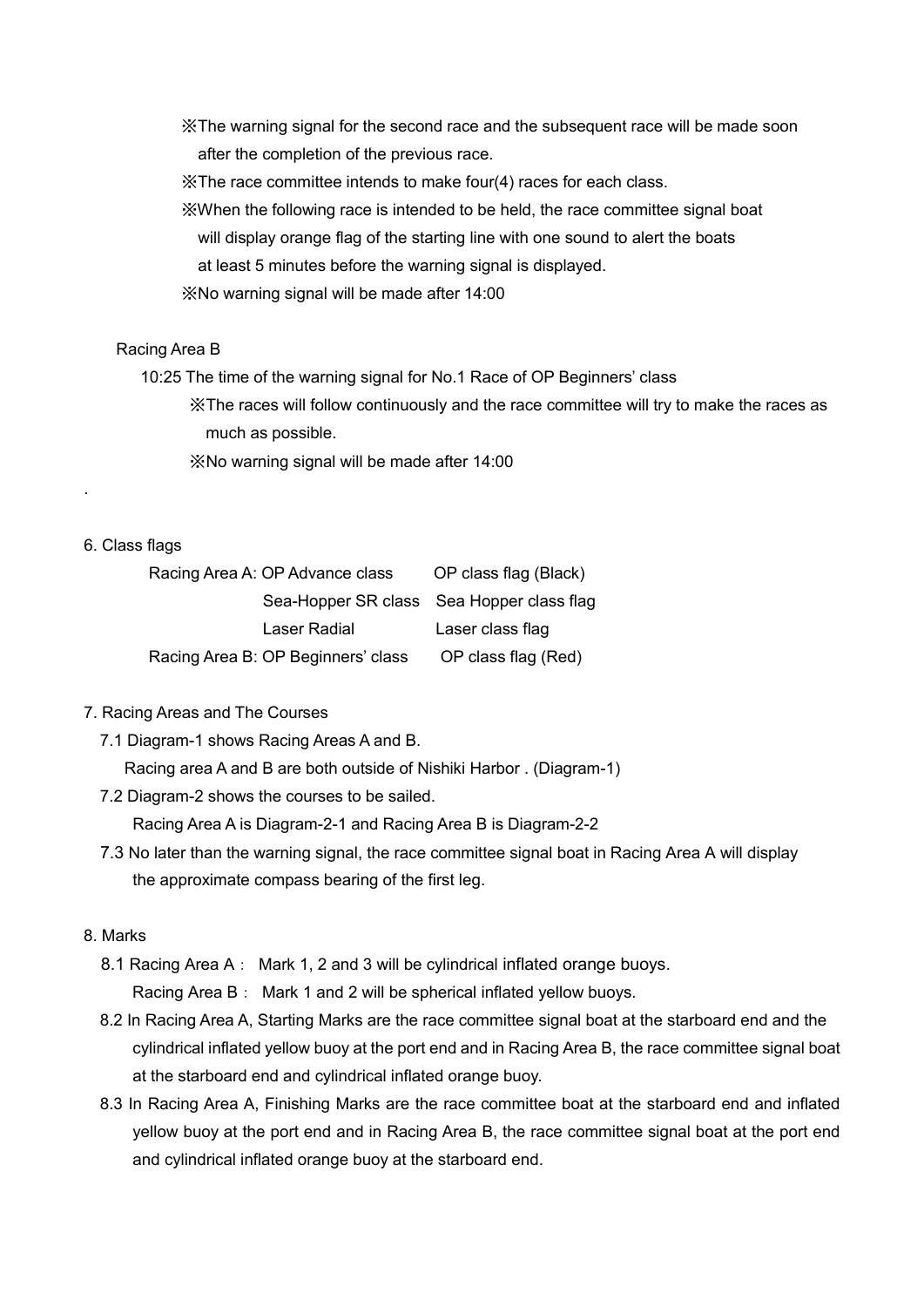9. Changing the next leg of the course the movement of the mark

 No change of the leg of the course will be made after the preparatory signal. This changes RRS 33.

- 10. The Start
	- 10.1 Races will be started by using RRS 26 with the warning signal given 5 minutes before the starting signal.
	- 10.2 The starting line will be between the staff displaying the orange flag on the starting signal boat at the starboard end and The starting mark at the port end on the course side.
	- 10.3 A boat starting later than 4 minutes after her starting signal will be scored **DNS** (Did Not Start). This changes Appendix A4.
	- 10.4 In Racing Area B, Rescue boats may guide competitors during starting.

#### 11. The Finish

- 11.1 In Racing Area A, the finishing line will be between the staff displaying the orange flag on the race committee boat with a blue flag at the starboard end and The finishing mark at the port end on the course side.
- 11.2 In Racing Area B, the finishing line will be between the staff displaying the orange flag on the race committee boat with a blue flag at the port end and The finishing mark at the starboard end on the course side.

## 12. Shortening

- 12.1 If the race committee signals a shortened course, the race committee displays the flag S with two sounds on the race committee boat nearby the rounding mark.
- 12.2 In this case, the finishing line shall be between the rounding mark and the staff displaying the orange frag on the race committee boat with a blue flag. This changes RRS 32.2.

## 13. Time limit

- 13.1 The time limit will be 15 minutes in Racing Area A and 10 minutes in Racing Area B after the first boat sails the course and finishes.
- 13.2 Boats failing to finish within above time limit will be scored Did Not Finish (**DNF**). This changes RRS 35, Appendix A4 and Appendix A5.

## 14. Protests and requests for redress

 14.1 Protests and requests for redress or reopening shall be delivered at the race office within the protest time limit that is 45 minutes after the last boat of each class has finished the last race of the day. The protest committee chairman may extend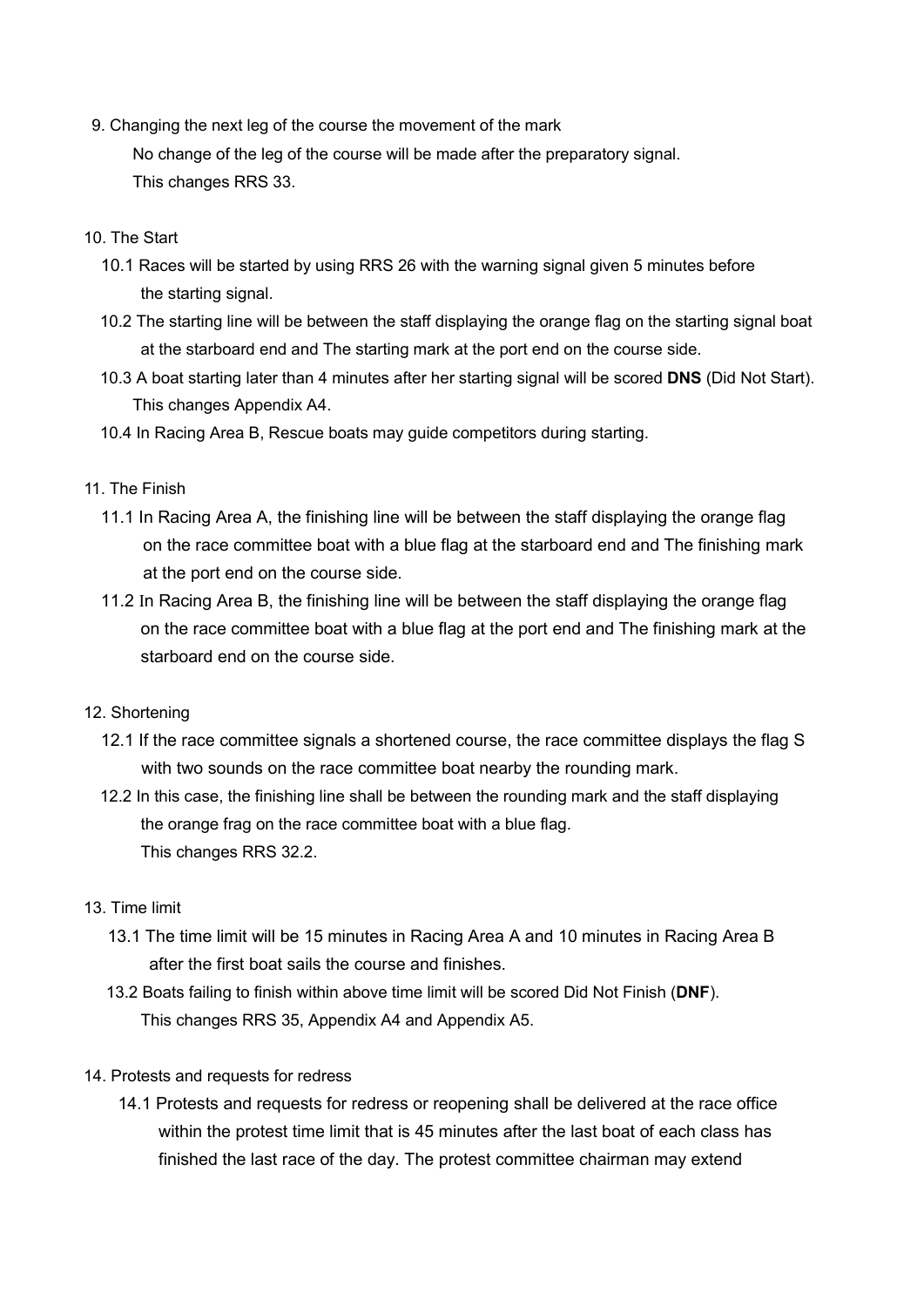the protest time limit. It will be posted on the official notice board at the race office.

- 14.2 Notices of protests by the race committee or protest committee will be posted on the official notice board to inform boats under RRS 61.1(b)
- 14.3 A list of boats that, under Appendix P have been penalized for breaking RRS 42 will be posted before the protest time limit.
- 14.4 Hearings will be held sequentially. Notices will be posted on the official notice boar within 15 minutes of the protest time limit to inform competitors of hearings in which they are parties or named as witnesses.
- 14.5 A request for reopening a hearing under RRS 66 shall be delivered no later than 15 minutes after the decision on the races.

This changes RRS 66.

 14.6 Breaches of instructions 16, 17, 18,19,20,21 22 and 24 will not be grounds for a protest by a boat. This changes RRS 60.1(a).

 The protest committee may impose a boat penalty including the disqualification against these breaches.

#### 15. Scoring

 The race committee will try to make races in each class as many as possible, however at least 1 race is required to be completed to constitute this regatta. Even if no race is completed due to weather condition, any extended race will not be held. This Changes Appendix A2.

## 16. Check-out and check-in

- 16.1 A competitor shall sign on the check-out/in form prepared at the race office. [ DP ]
- 16.2 A club team representative person shall check body temperature of each sailor of his/her team and shall present the designated declaration form which indicates body temperature and the health condition of each sailor who is suitable for the participation to the race of this day with the signature of the representative person separate from the check-out procedure. [ DP ]
- 16.3 A Check-out sign shall be done from 45 minutes to 20 minutes before the warning signal of the 1st race of the day. [ DP ]
- 16.4 A Check-in sign shall be done not later than 45 minutes after the final race of the day completed. The race committee chairman may extend the Check-in time limit. [ DP ]
- 16.5 A boat that would retire from a race shall notify her intension to a nearest race committee boat and shall describe the reason in a check-in form and deliver to the race committee. [ DP ]

#### 17. Safety regulations

- 17.1 A competitor shall wear a life jacket at any time afloat. If he/she wears a self-expansion type, it is required to expand it at any time afloat. [ DP ]
- 17.2 The race committee may assist a competitor or recommend retiring from a race, who is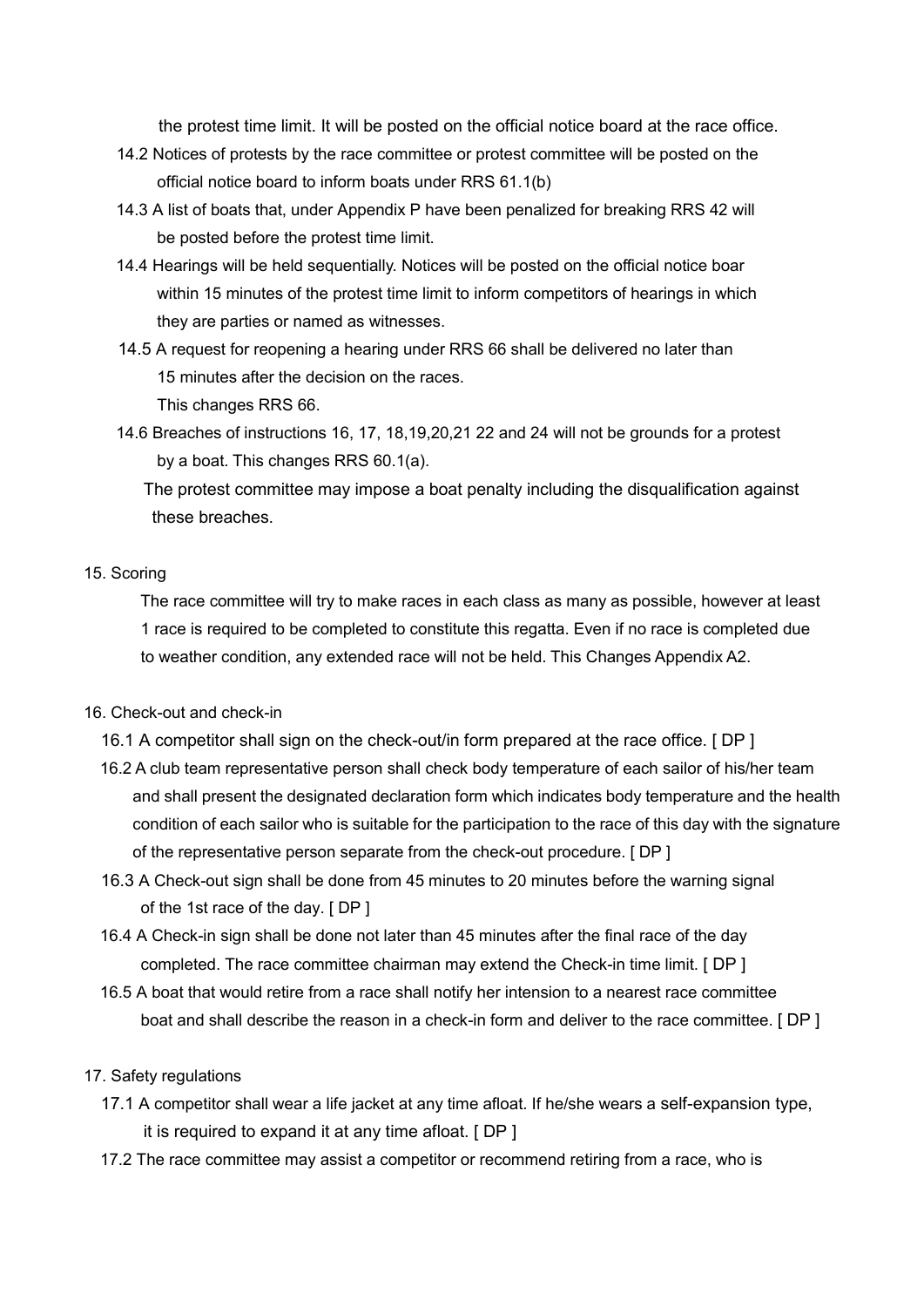in danger in the opinion of the race committee.

#### 18. Replacement of equipment

A boat who would substitute any damaged or lost equipment shall obtain permission from the race committee as soon as possible. [ DP ]

#### 19. Equipment checks and measurement

- 19.1 RRS 78 (JSAF prescriptions 5) will not apply. However the race committee may protest a boat when the race committee admits some suspicion during this regatta and recognizes by measuring, weighing or other means that it is significantly advantageous.
- 19.2 The race committee may inspect a boat or equipment at any time if necessary.

#### 20. Official boats

An Official boat of the race committee will display the following flags.

| The race committee signal boat | ' JJYU' flag  |
|--------------------------------|---------------|
| The race committee boat        | 'RC' flag     |
| A rescue boat                  | 'RESCUE' flag |
| A protest committee boat       | 'JURY' flag   |
| A transport boat               | 'RC' flag     |

#### 21.Support boats

- 21.1 A support boat shall be approved by the organizing committee delivering a designated application form at the time of the registration. [ DP ]
- 21.2 A support boat shall display the green colour flag lent by the race committee at the time of the registration, but the flag pole shall be prepared by each club. [ DP ]
- 21.3 The number of the crew onboard a support boat is required to be less than a half of her capacity (raise the decimals to a unit).  $[DP]$
- 21.4 A support boat shall keep away from the racing area from the time of the warning signal for the first race of the first class to start until all boats have finished or the race committee signals a postponement or abandonment. [ DP ]
- 21.5 A support boat may be requested to help rescue activities and in such case , the race committee signal boat will display the green color flag with the consecutive short sounds. In this case, instructions 21.4 will not apply. [ DP ]

#### 22. Radio communication

 Except in an emergency, a boat shall neither make radio transmissions while racing nor receiving radio communications not available to all boats. This restriction also applies to mobile telephones and GPS. [ DP ]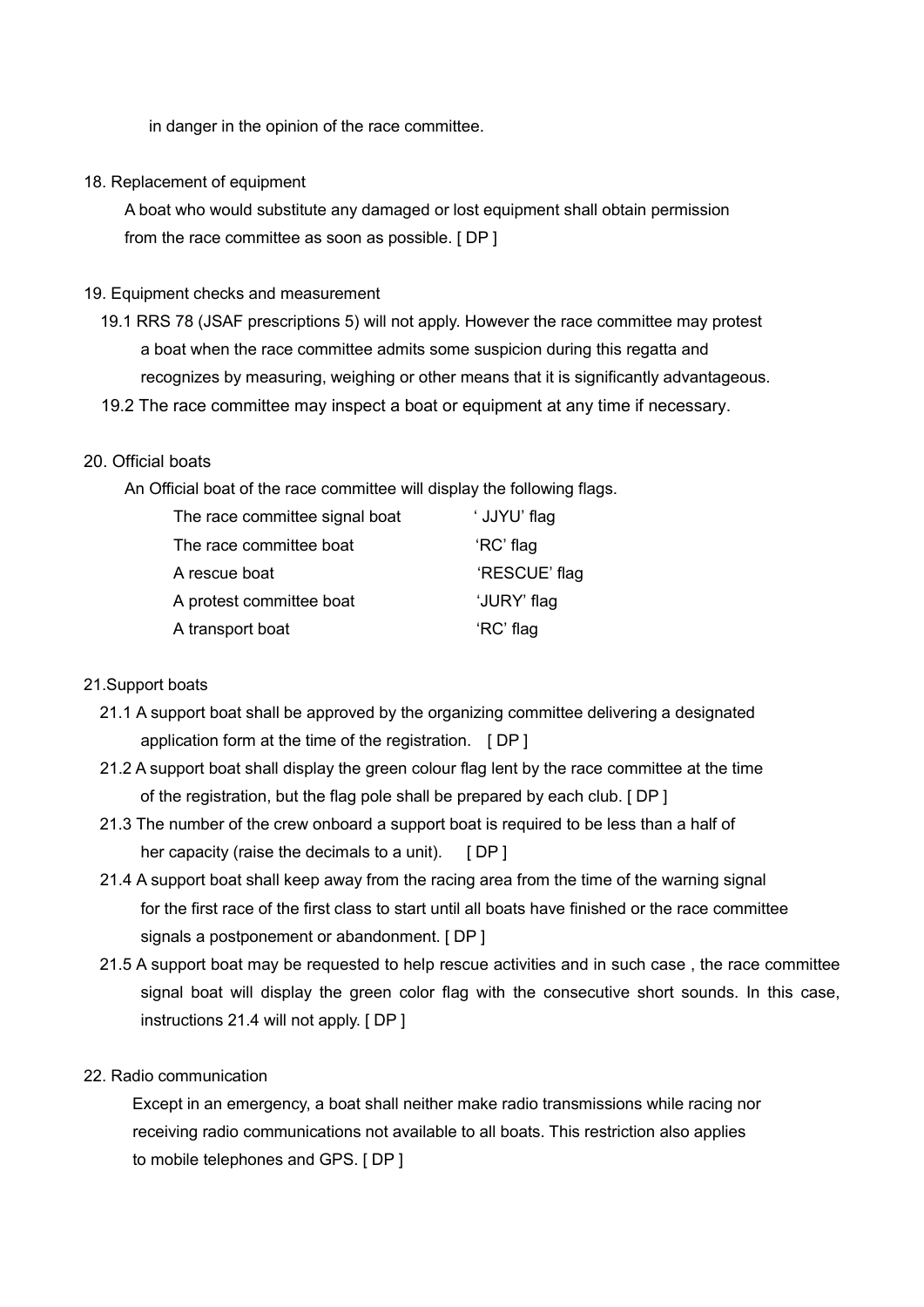## 23. Disclaimer of Liability

 Competitors participate in the regatta entirely at their own risk (See RRS 4, Decision to Race), Organizing Authorities and/or any person involved in this organization of the regatta will accept no liability whatsoever for any material damage and/or personal injury and/or death sustained in conjunction with, prior to, during or after the regatta.

## 24. Trash disposal

Trash may be placed aboard support boats and official boats.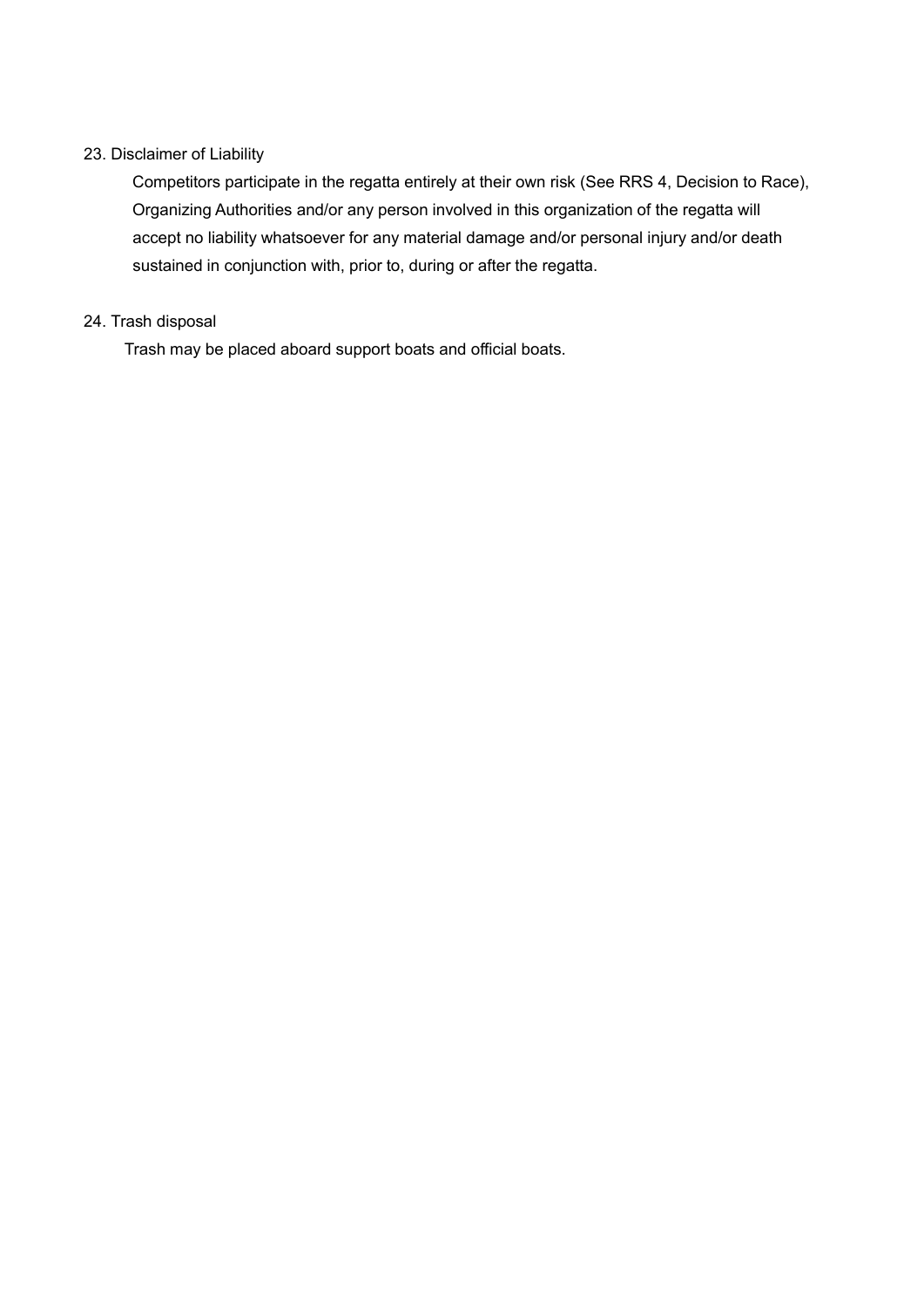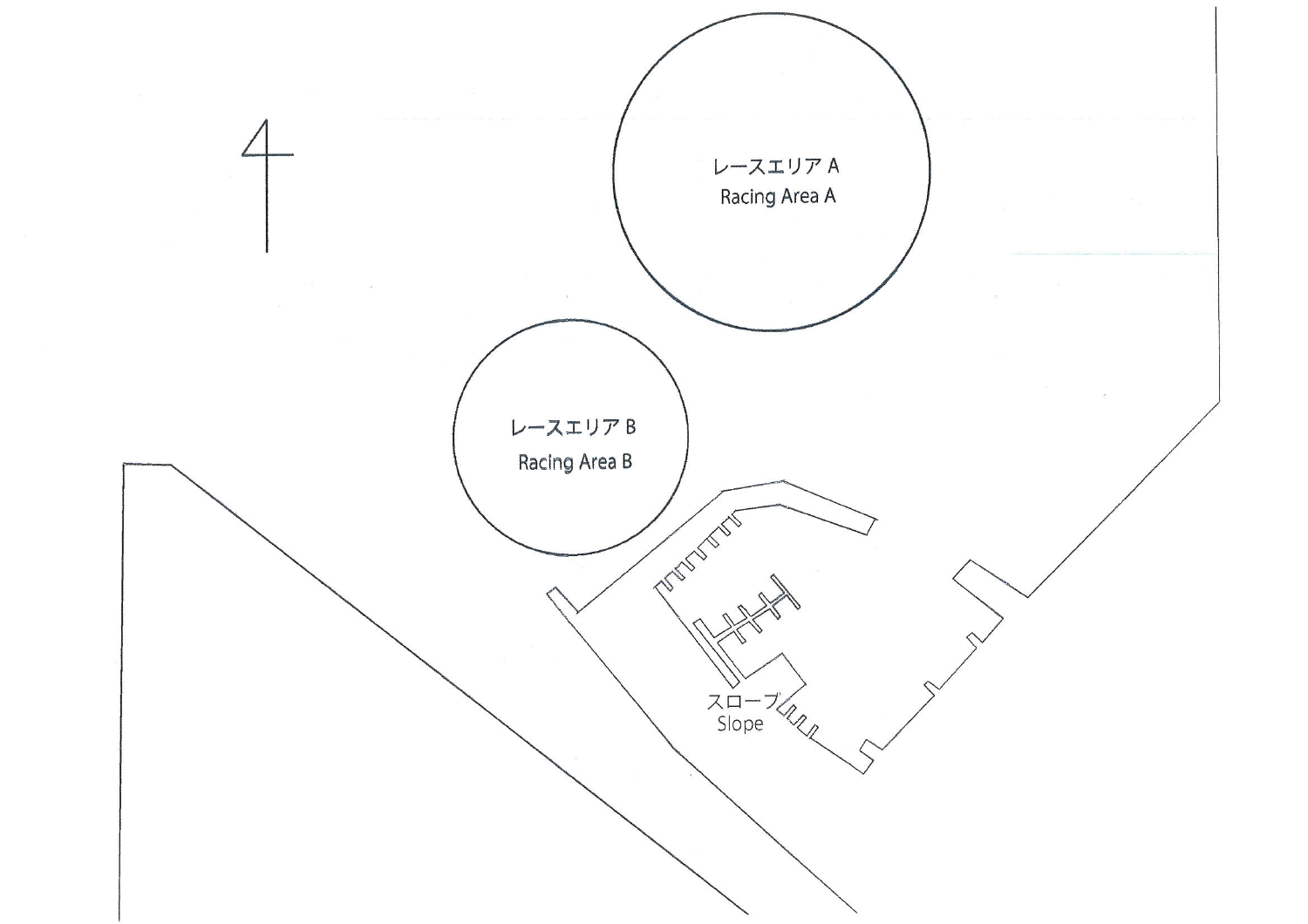